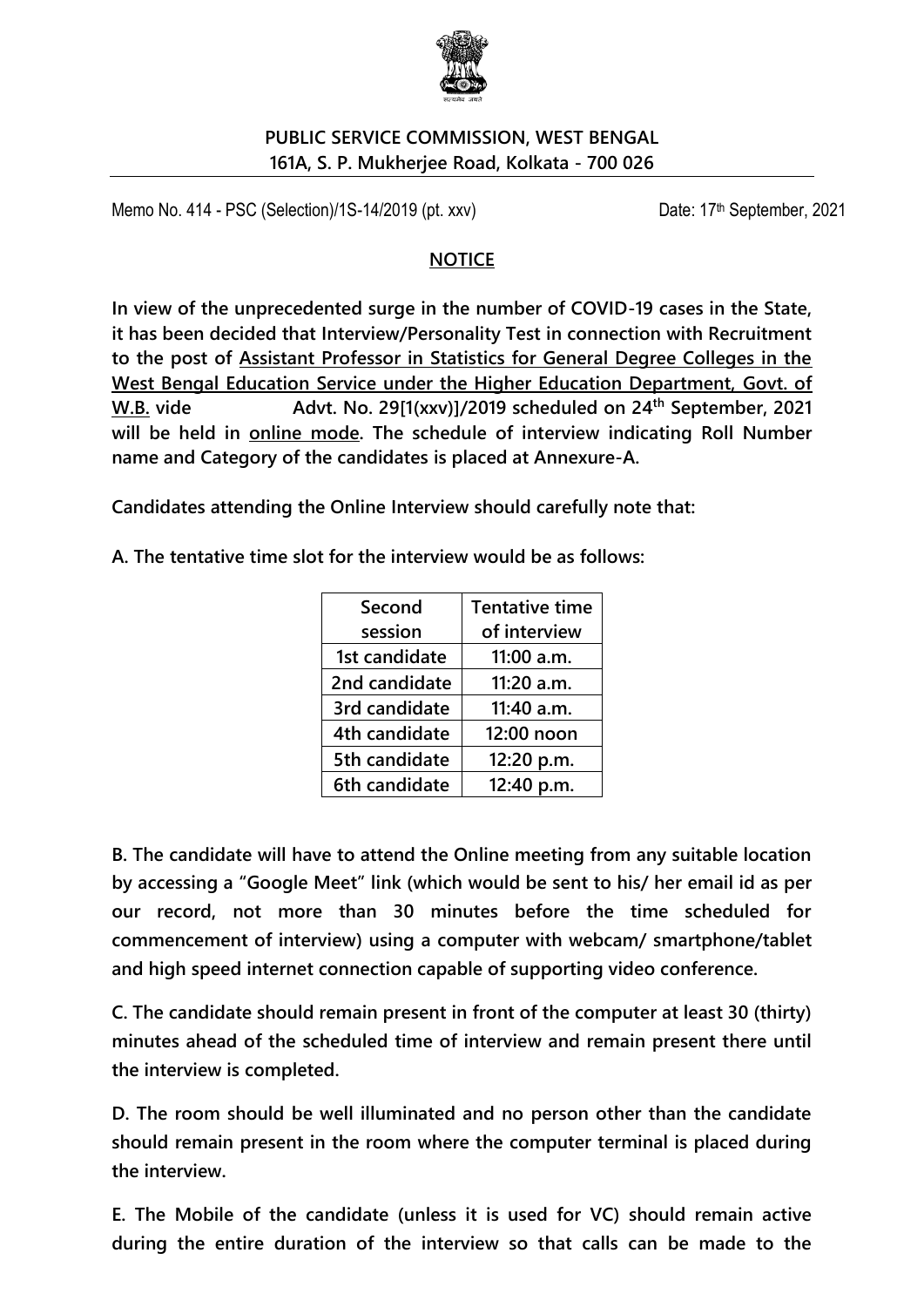**candidate, if necessary. The Mobile should, however, remain in silent mode to avoid interference with the interview.**

**F. The following documents will have to be scanned and uploaded to [http://wbpsc.examsonline.co.in](http://wbpsc.examsonline.co.in/) at least 1 (one) day ahead of the date fixed for interview. Link will be available for this interview from 22.09.2021.**

**(i) Recent passport sized coloured photograph.**

**(ii) Admit Card of Madhyamik/equivalent examination showing the date of birth and language(s) studied.**

**(iii) Certificate & Mark sheet confirming passing of Madhyamik, Higher Secondary or Equivalent examination from a recognised Council or Board, Graduation, Master's Degree from a recognised University and NET/SET/SLET or Ph.D.**

**(iv) SC/ST/OBC Certificate, if applicable.**

**(v) Current 'NCL' certificate (for OBC candidates only).**

**(vi) PWD certificate, if applicable.**

**G. All the documents mentioned in 'F' above will have to be produced before a Group-A officer and a certificate in the format prescribed at 'Annexure-B' will have to be obtained from the officer and uploaded at**

**"[http://wbpsc.examsonline.co.in](http://wbpsc.examsonline.co.in/)" along with the scanned copies of the above certificates/documents.**

**BY ORDER OF THE COMMISSION**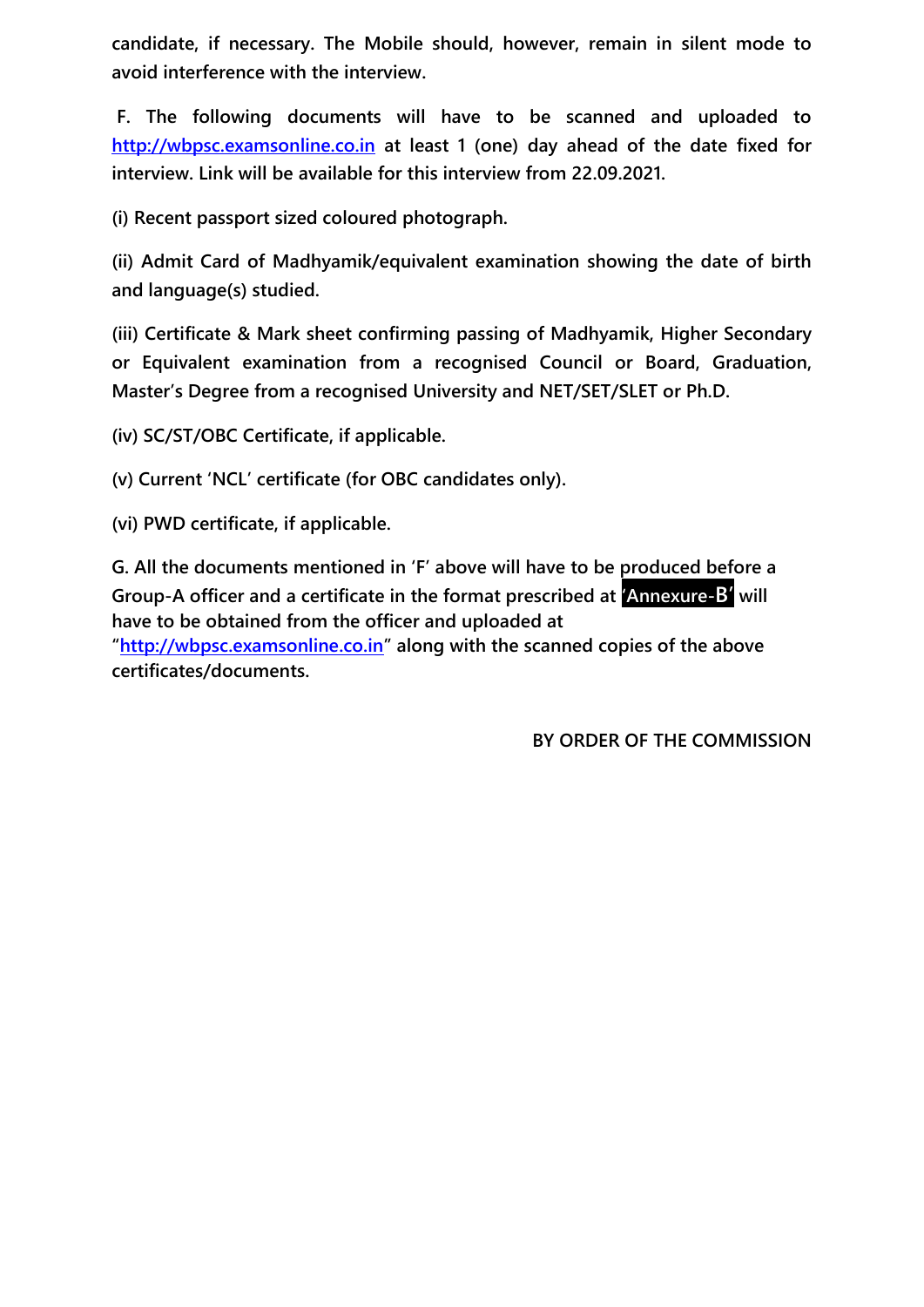## **PUBLIC SERVICE COMMISSION, WEST BENGAL**

#### **161A, S.P. MUKHERJEE ROAD, KOLKATA - 700 026**

Schedule of online Interview for recruitment to the post of **Assistant Professor in Statistics** for General Degree Colleges in the West Bengal Education Service under the Higher Education Department, Govt. of West Bengal vide Commission's **Advt. no. 29[1(xxv)]/2019**

| SI.<br>No.     | <b>Name</b>                            | <b>Application</b><br>No. | <b>Enrolment No.</b> | <b>Session</b> | <b>Date</b> |
|----------------|----------------------------------------|---------------------------|----------------------|----------------|-------------|
| 1              | <b>SANCHAREE</b><br><b>BASAK</b>       | 16                        | PSC05190694          |                | 24.9.2021   |
| $\overline{2}$ | <b>ANIRUDDHA</b><br><b>CHOUDHURI</b>   | 19                        | PSC05194790          |                |             |
| 3              | AYAN PAL (OBC-<br>B)                   | 26                        | PSC05194228          |                |             |
| 4              | <b>JAYABRATA</b><br><b>BISWAS (SC)</b> | 33                        | PSC05185936          | Forenoon       |             |
| 5              | <b>SHOVAN BISWAS</b><br>(SC)           | 34                        | PSC05187021          |                |             |
| 6              | <b>BODHODITYA</b><br>BARMA (SC)        | 36                        | PSC05194562          |                |             |

Prannie-

Assistant Secretary